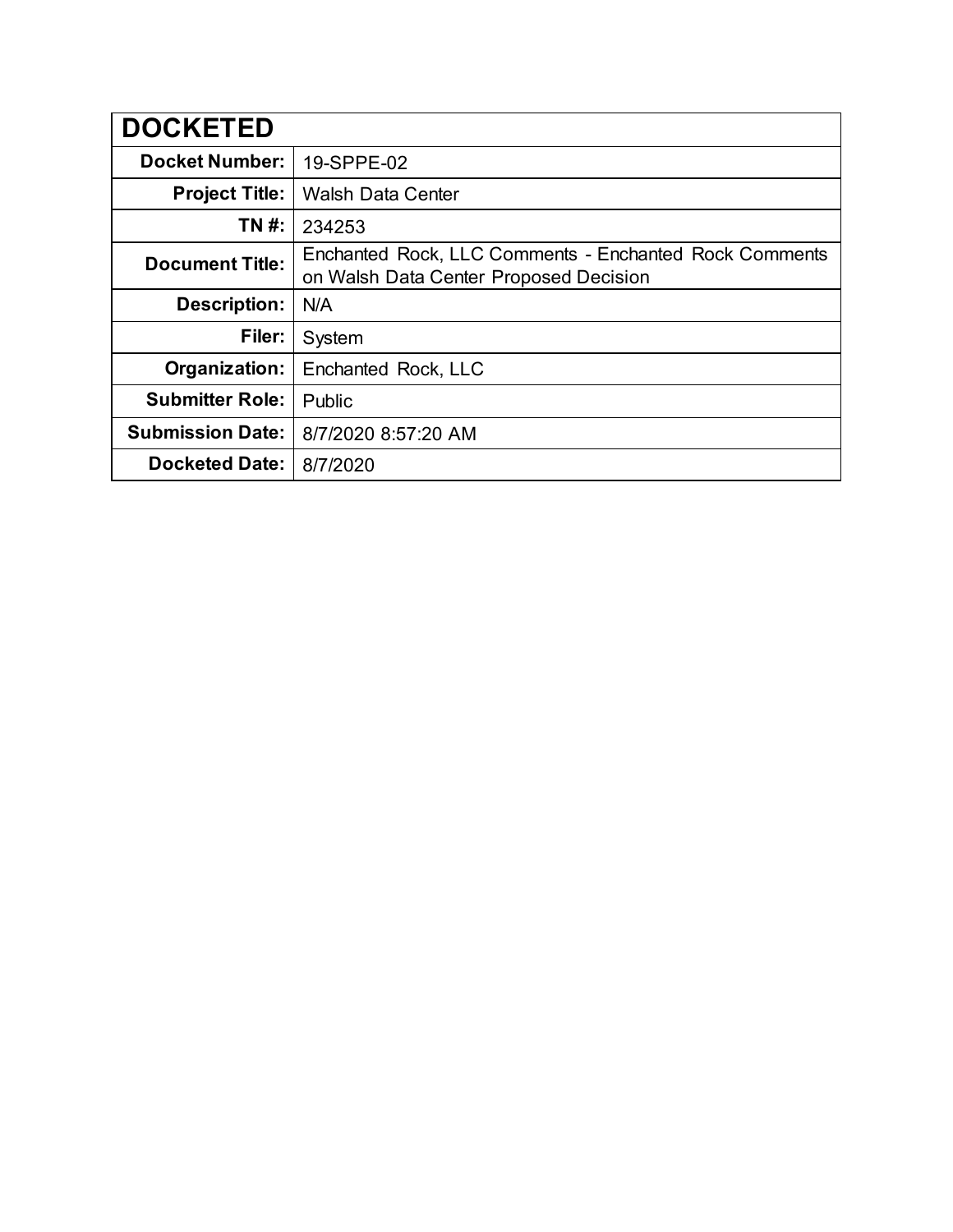*Comment Received From: Enchanted Rock, LLC Submitted On: 8/7/2020 Docket Number: 19-SPPE-02*

## **Enchanted Rock Comments on Walsh Data Center Proposed Decision**

Enchanted Rock, LLC hereby respectfully submits limited comments to the Proposed Commission Adoption Order ("Proposed Order―) in Docket No. 19-SPPE-02, granting a Small Power Plant Exemption ( $â€@SPPE―$ ) for the Walsh Backup Generating Facility ("Project―)

Enchanted Rock provides clean resiliency microgrid solutions that can displace the use of diesel back-up generation in commercial, industrial, and utility-scale applications, including data center sites. Enchanted Rock's microgrid technology is CARB DER compliant and its constituent emissions are superior to diesel generation. Furthermore, using renewable natural gas (RNG), its resiliency microgrids are carbon dioxide negative (CO2e). Enchanted Rock operates 400MW of microgrids at 170 sites. Our microgrid technology has been independently tested for electrical performance and has proven to meet or exceed the performance standards of diesel back-up generator plants.

Enchanted Rock $\hat{\mathcal{A}} \in \mathbb{N}$  is a lower cost alternative to diesel generation in California when combined with revenues derived from Resource Adequacy. Because non-emergency operations are typically for less than 250 hours per year, resulting annual constituent emissions would be lower than diesel back-up plants operating in test mode only.

Enchanted Rock $\hat{a} \in \mathbb{N}$ s comments are limited to the following:

Condition of Exemption PD-2. Notice of Events Affecting Off-Site Distribution of Energy Generated by the Facility.

The granting of the Small Power Plant Exemption for the Walsh Backup Generating Facility is specifically conditioned on the power generated being used exclusively by the Walsh Data Center. At no time shall the owner of the Walsh Data Center allow the power to be generated by the Walsh Backup Generating Facility to be used for any other facility, property, or use, including, but not limited to, delivery to the electric distribution system without the express written approval of the CEC.

Enchanted Rock supports the Proposed Order's restriction that the power generated be used  $â€$ œexclusively by the Walsh Data Center, $―$  since backup diesel emissions are substantial and should be minimized to emergency hours for serving local load at the Walsh Data Center, as well as for necessary testing. In addition, Enchanted Rock appreciates the clarification that the diesel backup plant operating limitation includes the  $a \in \alpha$  delivery to the electric distribution system without the express written